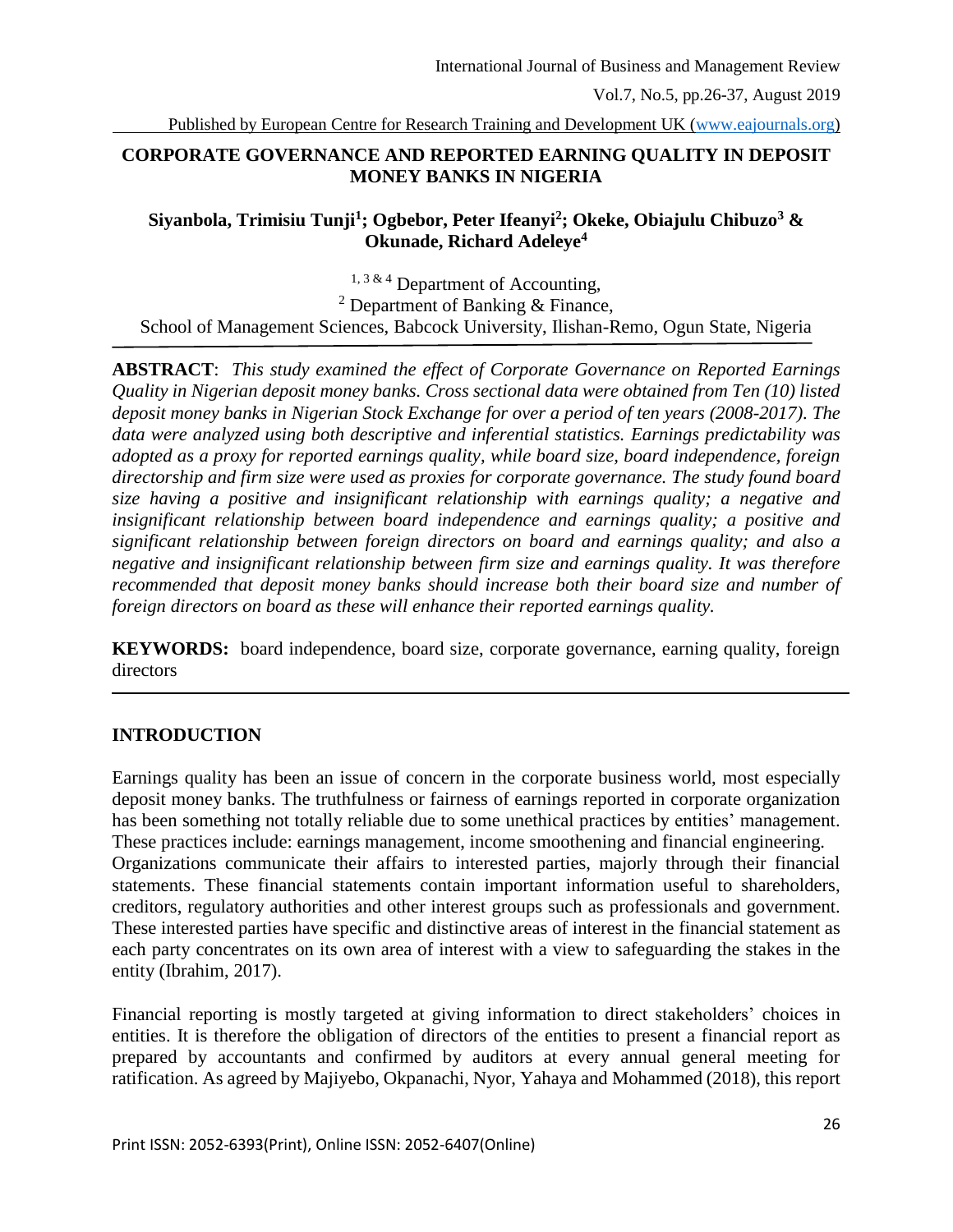International Journal of Business and Management Review

Vol.7, No.5, pp.26-37, August 2019

Published by European Centre for Research Training and Development UK [\(www.eajournals.org\)](http://www.eajournals.org/)

focuses on producing relevant, reliable and accurate information to help users in making the right choice of decision.

Objectivity is synonymous to high earnings quality in accounting process. This is always the watch word in accounting standards setting. Panyam (2013), earnings quality is one of the most essential features of financial reporting systems. Hence high quality financial information enhances capital market productivity as investors are normally interested in such high-quality information as prerequisite for investing in the entities.

Much as earnings quality is required by every stakeholder, entities embark on earning managements to cover up for their inefficiencies. Then again, earnings management is known to diminish the desired reliability and as such, reduces its significance to decision making (Bugshan, 2005). This has drawn serious attention and concerns amongst financial operators, investors, financial market regulators, and academic researchers, (Uwuigbe, Uwuigbe & Okorie, 2015). The attention to earning managements has been on the increase due to the expanding number of corporate failures all over the globe. Managers opportunistically use discretion over income statement classification within a period to transfer expenses into classes that might be seen as less persistent to link with the analyst forecasts (Mcvay, 2006). Occasionally, these opportunistic discretions are regarded as creative accounting.

Most opportunistic discretions that result in fraudulent earning managements were traced to bad corporate governance, which had become one of the most debated issues all over the globe, (Okoi, Ocheni & Sani (2014). The history of corporate governance in Nigeria followed that of US, consequent upon the high ranking scandals that led to the enactment of Saban-Oxley Act 2002 in the US. In 2001 the Securities and Exchange Commission (SEC) of Nigeria set up a committee that came up with a code of best practices for public companies in Nigeria ("the code" in 2003). This was followed by the Institute of Directors of Nigeria in 2005, when it set up a Centre for Corporate Governance to champion the cause of good corporate governance amongst its members. In 2006 the Central Bank of Nigeria issued post-consolidation corporate governance guidelines for all banks operating in Nigeria;

All codes of corporate governance aim at ensuring that managers and investors of companies carry out their duties within a framework of accountability and transparency. They all ensure that the interests of all stakeholders are recognized and protected as much as possible. Specifically, to the banking industry, effective boards and corporate governance practices are essential ingredients in achieving and maintaining public trust and confidence in the financial system. They are critical to proper functioning as they determine the performance of the banking sector of the economy in any country of the world. Poor corporate governance may lead to ineffective boards, which eventually may contribute to bank failures. Also, poor boards could in turn lead to a run on the bank, unemployment, fraudulent activities and questionable dealings that may impact negatively on the economy (Ogbechie & Koufopoulos, 2010).

### **Statement of the Problem**

Reported high profile accounting scandals involving such entities as Xerox, Enron, WorldCom, Adelphia, Tyco, Parmalat, One-Tel, HIH, and Cadbury Nigeria PLC at the turn of the century, have been a source of serious concerns about corporate governance practices in general and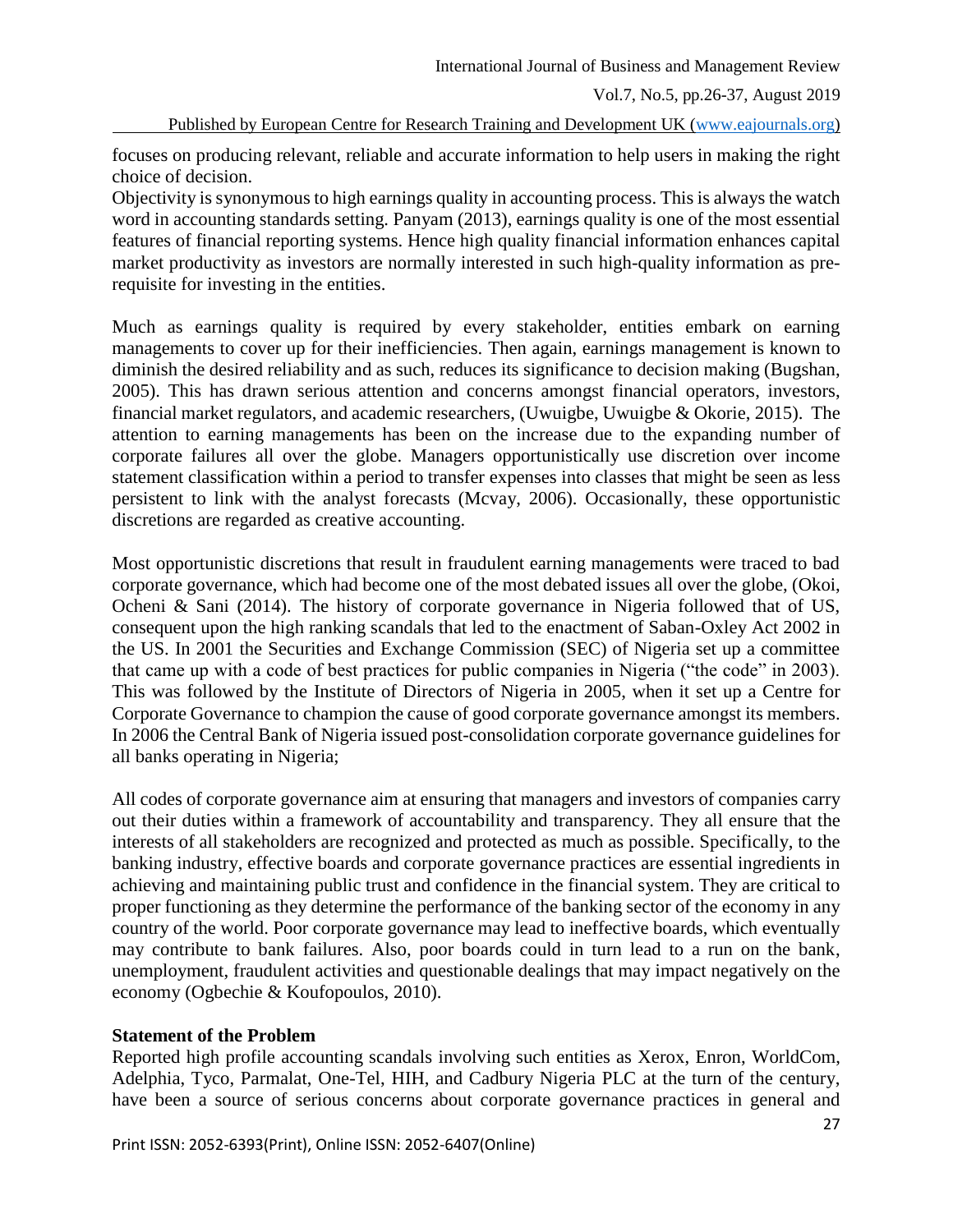International Journal of Business and Management Review

Vol.7, No.5, pp.26-37, August 2019

Published by European Centre for Research Training and Development UK [\(www.eajournals.org\)](http://www.eajournals.org/)

attentions have been directed at quality of financial reporting of corporate entities. A good number of businesses has collapsed both nationally and internationally over time as a result of lack of good corporate governance. In the last two decades, the United Kingdom, United States of America, Brazil, Japan, Canada, France, and many Asian countries have recorded business failures occasioned by corporate governance issues. (Bell & Pain, 2010).In Nigeria, several banks (Savannah Bank, Societe Generale Bank of Nigeria, Peak Merchant Bank, Oceanic Bank, Intercontinental Bank, Union Bank, Afribank, Finbank, ETB, Springbank) have failed and investors lost huge amount of money as a result of weak corporate governance structures shown by their long term insolvency and illiquidity. For instance, some of the banks that have failed due to weak oversight of the board, financial mismanagement and established cases of board complicity are Intercontinental bank, Oceanic bank, Fin bank and Bank PHB (Owolabi, 2013). The current financial crisis in the banking sector of Nigerian economy which has been credited to the abuse of corporate governance practices is identified as one of the factors responsible for the failure of many banks in Nigeria. The financial health and performance of banks are important for the economic growth of Nigeria. According to King and Levine (1993), banks play three crucial roles to the development of any nation. Firstly, they have an overwhelming dominant position in the financial systems of developing economies, and are they are considered to be the engines of economic growth. Secondly, they are considered as the most important avenue for sourcing funds by entities. Also, they are the main depository for the economy's savings and provide the means for payment. Therefore, the role played by the banking industry in Nigeria toward the development of the country's economy, cannot be underplayed.

Corporate governance encompasses the controls and procedures that exist to ensure management acts in the best interest of shareholders. However, in the lights of recent financial crisis around the world especially in Nigeria, there is unprecedented attention paid to corporate governance principles and standards by academics, government institutions and corporate bodies.

Securities and Exchange Commission (SEC), code of corporate governance, 2008 was aimed at strengthening the governance structures of all public listed companies. It serves as a minimum standard to guide companies in building best practices of corporate governance structures.

# **Objective of the study**

The main objective of the study was to examine the effect of corporate governance on reported earnings quality of deposit money banks in Nigeria. Specific objectives were to:

(i) determine the effect of board size on reported earnings quality of deposit money banks in Nigeria;

(ii) evaluate the effect of the existence of independent directors on reported earnings quality of deposit money banks in Nigeria;

(iii) assess the effect of the presence of foreign directorship on reported earnings quality of deposit money banks in Nigeria;

(iv) investigate the effect of firm size on reported earnings quality of deposit money banks in Nigeria.

# **HYPOTHESES**

The following hypotheses were tested to achieve the stated objectives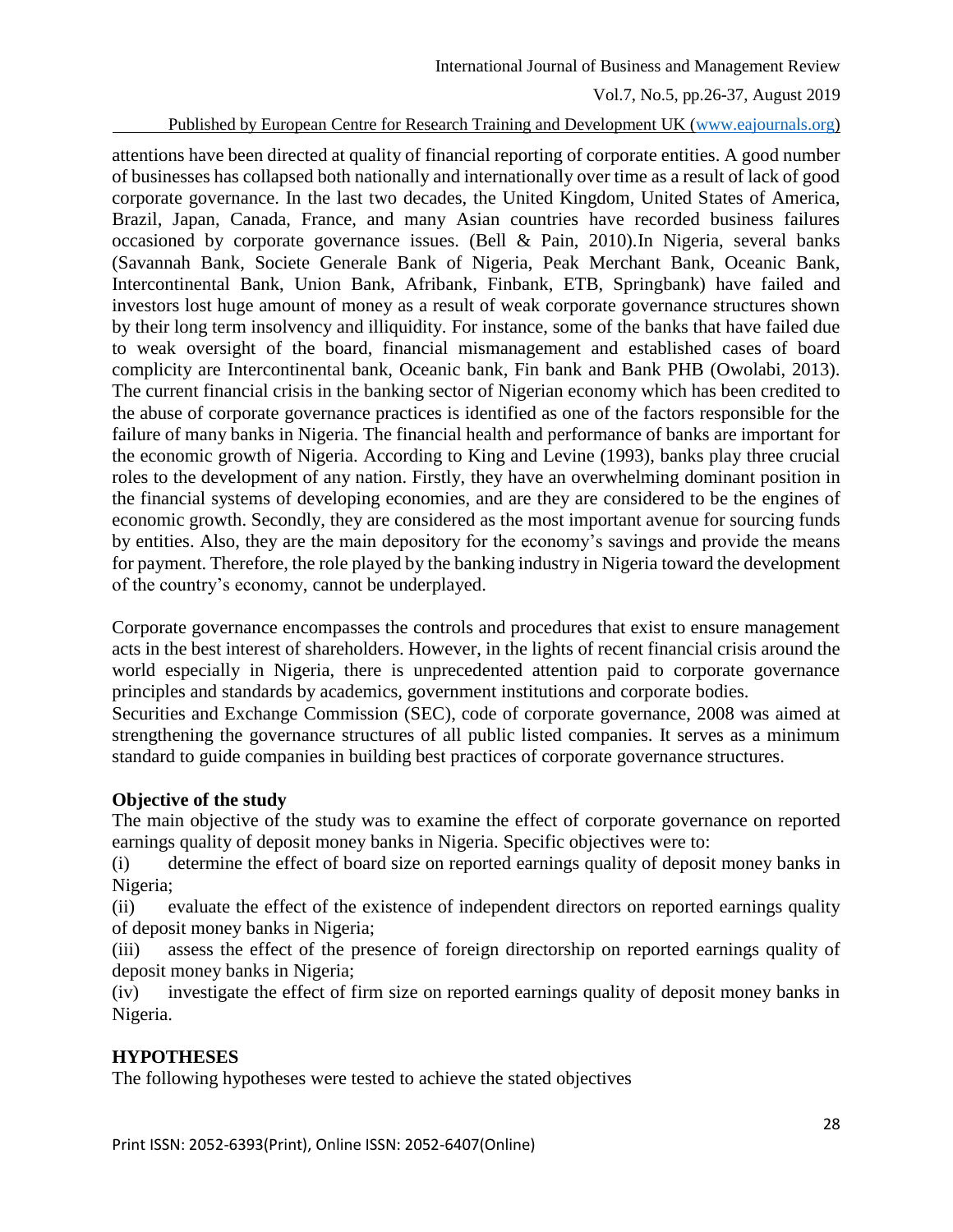Published by European Centre for Research Training and Development UK [\(www.eajournals.org\)](http://www.eajournals.org/)

(i) board size has no significant effect on reported earnings quality of deposit money banks in Nigeria

(ii) the existence of independent directors do not have any significant effect on reported earnings quality of deposit money banks in Nigeria

(iii) the presence of foreign directorship on the board does not have any significant effect on reported earnings quality in deposit money banks in Nigeria

(iv) firm size has no significant effect on reported earnings quality of deposit money banks in Nigeria

## **LITERATURE REVIEW**

#### **Conceptual Review Earnings Quality**

Earnings quality and earnings management are interchangeably used in literatures, however the degree of earnings management normally determine the earnings quality of reported figures in financial reports (Vasiliki, Stergios, Emmanouli & Stephen, 2014). This view has been variously supported by scholars as Ralf & Alfred, (2009); Chan, Jegadeesh & Lakonishok (2006). The degree of quality points to the ability of reported earnings to forecast the entity's future performance (Gregory, 2014; Mary, 2017). Since high earnings quality boosts capital market efficiency, shareholders place much importance on high quality financial accounting information in their decisions to invest or divest their investments in/from entities. Consequently, accounting standards setters attempt to create standards that boost earnings quality having in mind current developments in auditing and corporate governance. Accrual quality using discretionary accrual, earning predictability and income smoothing have been the common proxies used to confirm earning qualities in financial statement. We adopted earning predictability in this study, as we found it to be the most suitable in this instance.

### **Corporate Governance**

Aside the institutional definitions, Corporate Governance has been variously described by authors to include in-house structure designed to direct and control management functions with a view to protecting investors' stakes in entities (O'Donovan, 2003). This definition was also reflected in the view of Asuagwu, (2013) by regarding it as the structure used in reducing agency costs between the interest of principals and agents. However, Wilson (2006) in his own view regarded it as the manner by which entities are directed, controlled, and held to account for their resources. To Oghojafor, George, and Owoyemi (2012) and Plender (2003), it is all about the structures put in place by entities to deal with their stakeholders in fair manners. Narrowing it down to the fair treatment of shareholders, Onuoha (2014) summarized the objective of corporate governance as the structures instituted to ensure value maximization of entities. Different variants of corporate governance mechanisms have been used in previous studies, some of which are: board size, board meeting, board gender, independent directors, executive/non- executive directors, audit committee composition, audit committee meeting, audit committee independent, foreign/home directors, local/foreign auditors. For the purpose of this study, we adopted board size, board independence, foreign directorship and firm size as proxies for corporate governance as we also found to them to be more relevant for our study.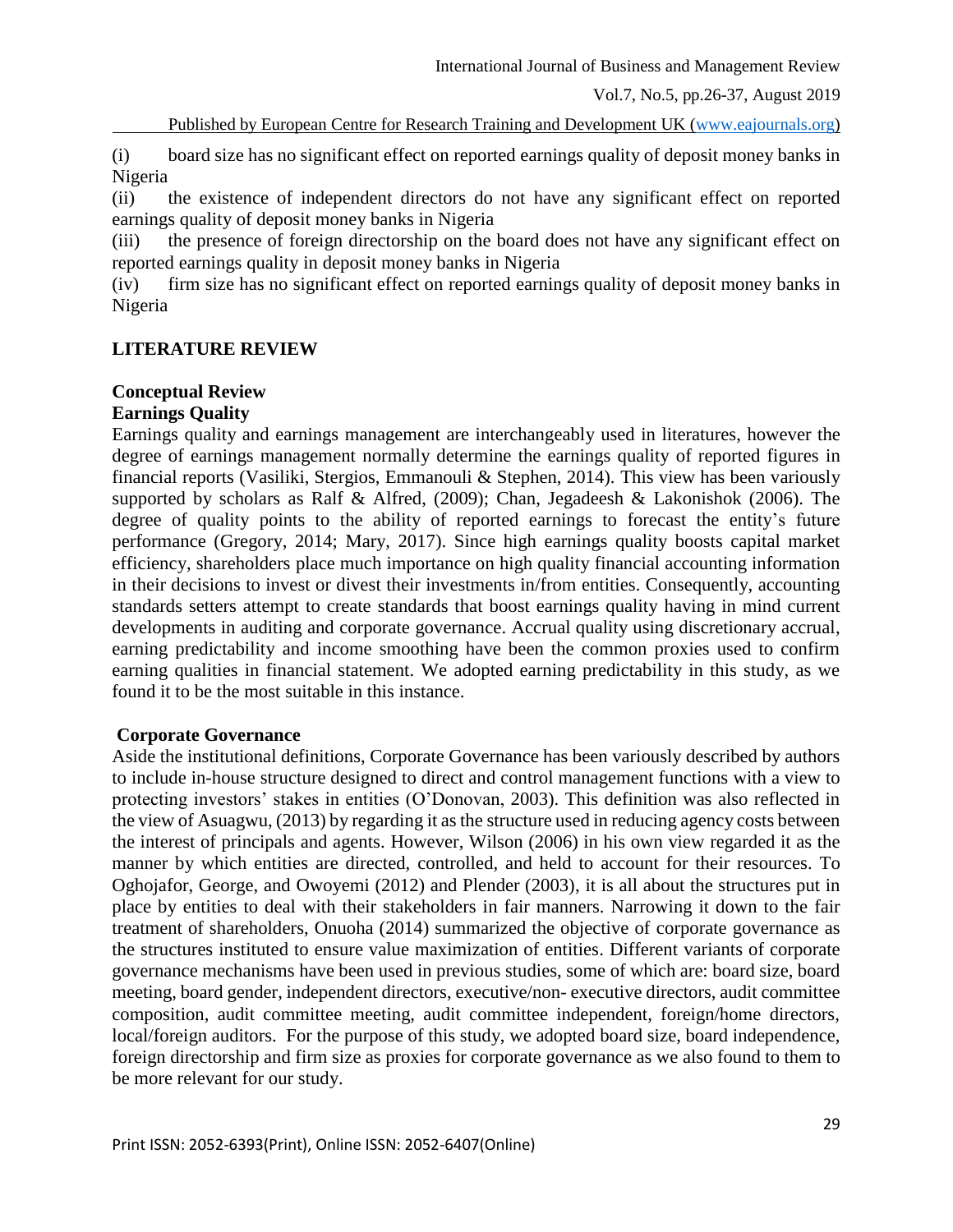Published by European Centre for Research Training and Development UK [\(www.eajournals.org\)](http://www.eajournals.org/)

## **THEORETICAL REVIEW**

Much of the research into corporate governance derives it theoretical base from Agency theory, this study further discussed stakeholder theory, legitimate theory.

### **Agency Theory**

Agency theory was popularized by Jensen and Meckling in 1976, a refined version of 1932 Berle and Means reports (Hsiangtsai, Li-Jen & Cang-Fu, (2015). Agency problem exists due to conflicting interest of the principal (investors) and the agents (managers) (Watts & Zimmerman, 1986). There is the likelihood that managers will carry out activities that might ultimately be to the detriment of the company and stakeholders to satisfy their selfish need (Huang, 2011). To make it easy for the managers to satisfy his selfish desire, he will create information gaps to inform the investors only what they should hear. According to Fields, Lys and Vincent (2001) when managers have greater access to the information compared to the owners, there abounds information asymmetry. This arises as the agent has access to information that is superior to the information accessible to the principal (Jensen & Meckling, 1976). Agency theory focuses on the principalagent problem that arises in such relationships. It holds that managerial behavior can be opportunistic and fuelled by self-interest (Davis, Schoorman & Donaldson, 1997).

## **Stakeholders' Theory**

Freeman (1998) defined stakeholders as groups and individuals who benefit from, or are harmed by, and whose right are violated or respected by corporate actions. According to Clarkson (1995) we have primary and secondary stakeholders in entities. Primary stakeholders are those who continuously in improve the going concern attributes of the entities. Those in this category are: investors, employees, customers, suppliers, government and community. Secondary stakeholders are those who influence/are influenced or affect/ affected by the entities. These are neither engaged in transactions with the entities nor essential for their survival. According to Freeman, Wicks and Farmer (2004), for organizations to be effective, they must pay attention to all those relationships that can affect or be affected by the achievement of the organization.

The stakeholders' theory was adopted as a refinement of agency theory, as the latter theory only dealt with the problem between the agent and the investors, as the sole principal, but the stakeholders' theory has widened the problem of agency by including multiple principals (Sand, Garba & Mikailu 2011).The stakeholders' theory proposes that companies have a social responsibility that requires them to consider the interest of all parties affected by their actions. The original proponents of the stakeholders' theory suggested a restructuring of the theoretical perspectives that extends beyond the owner manage-employee position and recognizes the numerous interest groups.

# **Legitimacy Theory**

The legitimacy theory is derived from the concept of organizational legitimacy. It is seen from two angles namely: the institutional angle which is a macro theory concerned with how organizational structure gain acceptance and empowerment by the society; and organization level, a micro level, which is concerned with how organization through their own activities and actions establish and defend their legitimacy. (Suchman, 1995). According to Dowling and Pfeffer (1975),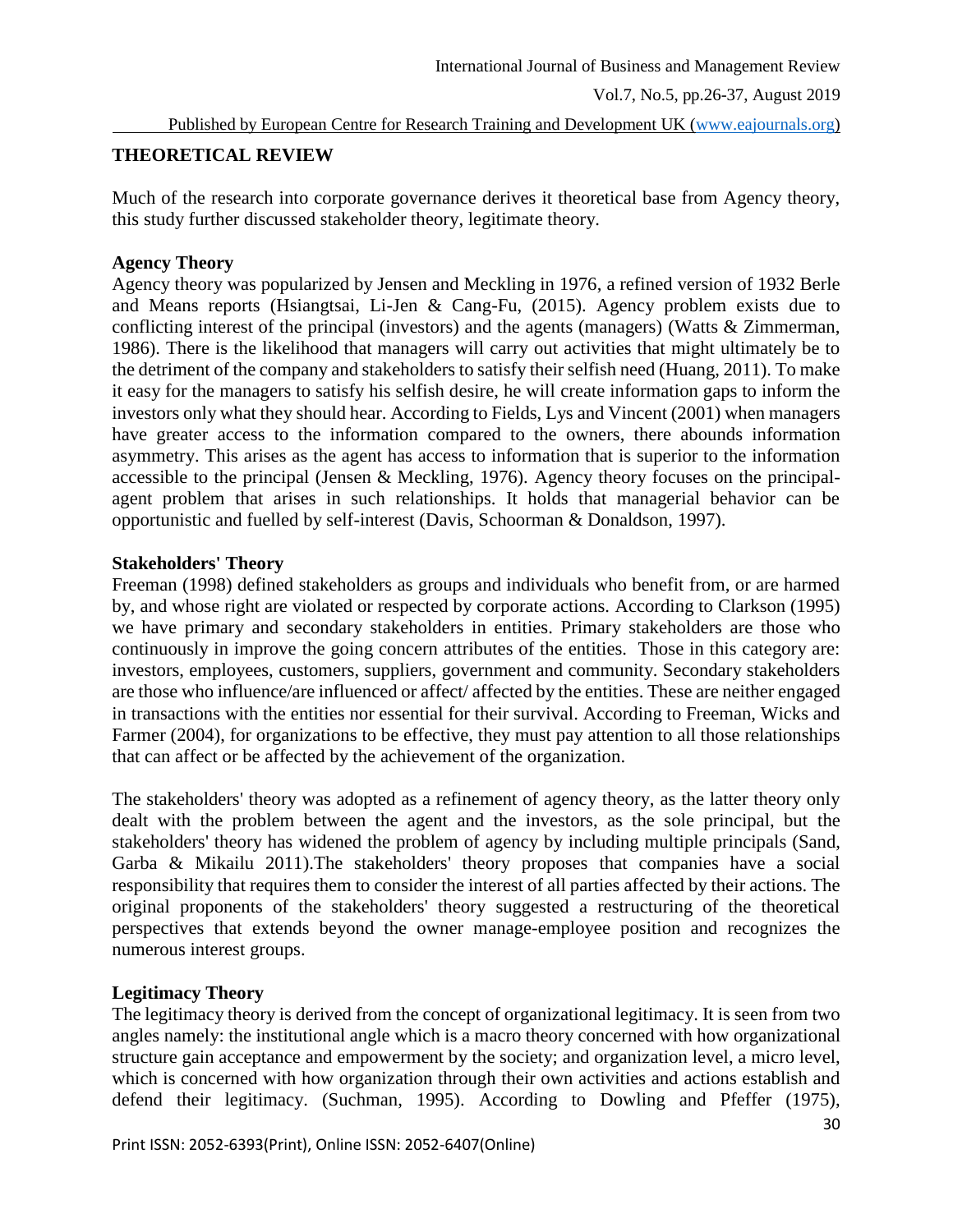Published by European Centre for Research Training and Development UK [\(www.eajournals.org\)](http://www.eajournals.org/)

organizational legitimacy exists when there exists a goal congruence between an entity's value system and the larger social system of which the entity is a part. When a disparity, actual or potential, exists between the two value systems, there is a threat to the entity's legitimacy. The theory supports that every organization should aim at ensuring the legitimacy of their operations by operating within the bounds and norms of specific societies (Deegen & Unerman, 2011).

The legitimacy theory in essence explains that the society allows organization to continue to operate to the extent that they meet their expectations and that the management will adopt strategies to assure the society that the organization is complying with the society's values and norms for survival and stability.

### **Theoretical Framework**

All theories reviewed are relevant to this study in one aspect or other. However, this study was hinged on the agency theory in line with many previous studies on corporate governance. The agency theory is premised on the principal-agent relationship, which relates with the managers in charge of the firm's earnings quality, on one hand, and the shareholders, represented by the board of directors, on the other hand. As such, the assumptions of this theory as discussed earlier provide a link between the activities of managers and decision of the owners of the business.

### **Empirical Review**

Manukaji (2018) studied Corporate Governance and Income Smoothing in the Nigerian Deposit Money Banks. It was demonstrated that board size is not effective in monitoring income smoothing. However, the study revealed a significant relationship between corporate governance and income smoothing in Nigerian deposit money banks. This positive relationship was supported by the earlier study of Nkanbia-Davies, Gberegbe, Ofurum and Egbe (2016), where there was a positive relationship was reported between corporate governance (board size and independent directors) and accrual quality. However no relationship was established between independent audit committee and accrual quality in that study.

Okoi, Ocheni and Sani (2014) studied the Effects of Corporate Governance on the Performance of Commercial Banks in Nigeria. The study revealed a positive effect of corporate governance on banks' performance and value. This was in agreement with the study of Okoye, Evbuomwan, Achugamonu, & Araghan (2016). The studies saw the need for strong governance standards for banks on the premise that increased governance quality leads to higher levels of investment as well as greater responsiveness of investment to growth opportunities. Board characteristics were used as proxy for corporate governance by Abu, Okpeh, Arumona & Uchenna (2016). The study found foreign directors significantly and positively influencing the performance of deposit money bank in Nigeria, while home directors have negative significant effect. However, both executive directors, independent non-executive directors and women directors did not have any significant effect on banks performance in Nigeria.

Majiyebo, Okpanachi, Nyor, Yahaya and Mohammed (2018) used audit committee independence and audit committee size as proxies for corporate governance. The study found audit committee independence negative but significantly affecting financial reporting quality of listed deposit money banks in Nigeria. However, audit committee size exhibited no significant effect on the financial reporting quality of listed deposit money banks in Nigeria. Adebiyi (2017) study, using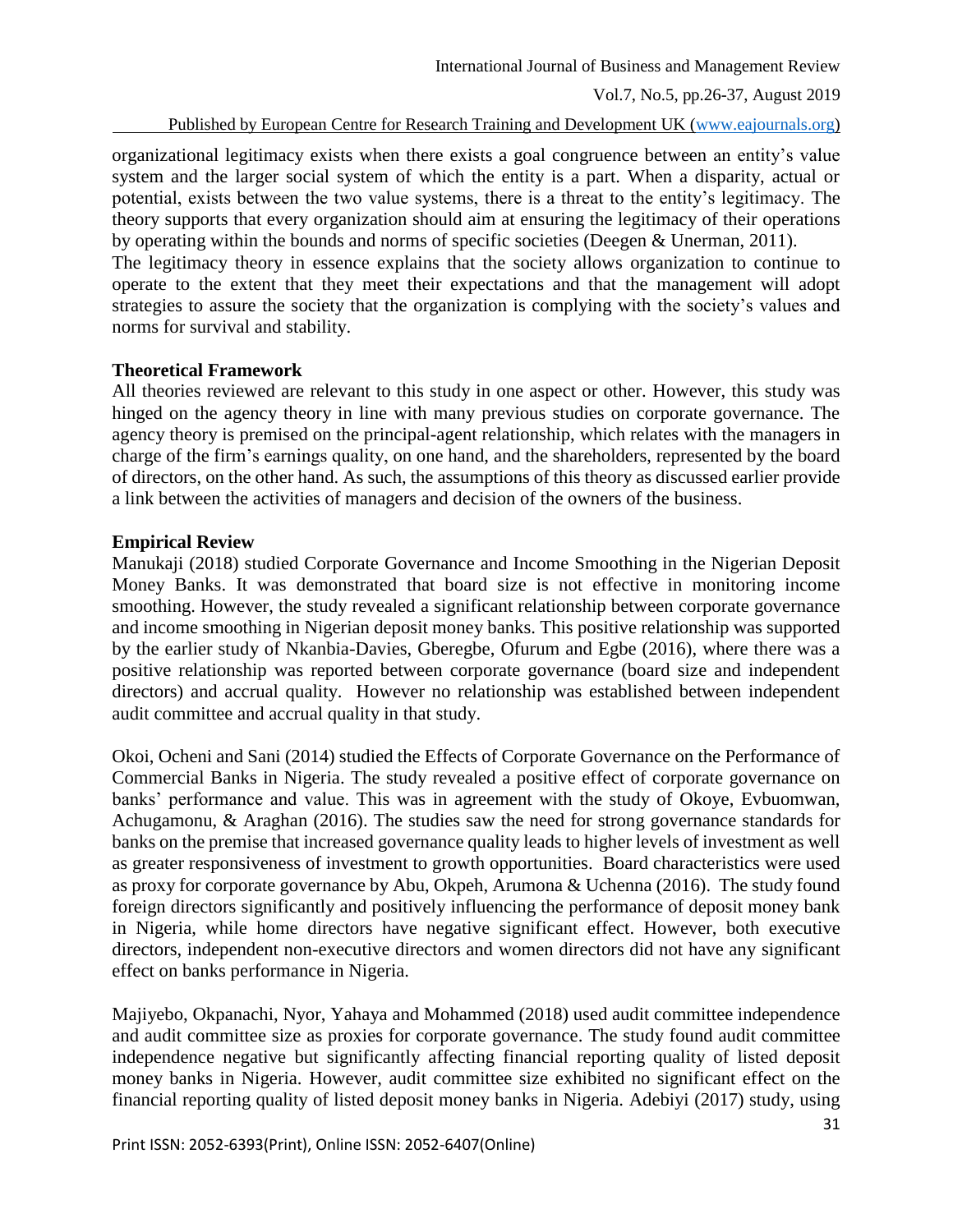Published by European Centre for Research Training and Development UK [\(www.eajournals.org\)](http://www.eajournals.org/)

discretionary accrual as proxy for quality of financial reporting; board size, board independence and board meeting as corporate governance proxies found board size and independence positively related while board meeting was negative. Hence the study established board composition as a key component of the quality of financial reporting, while the meeting did not have any effect on the quality of financial reporting of deposit money bank in Nigeria.

Igodo (2017) also found board meetings having negative effect on earnings management. Also, board gender and institutional ownership also relate negatively with earnings management. Audit committee meeting, on the other hand, exhibited positive effects on earnings management. Firm size, used as the control variable, also affected earnings management positively. The findings support the application of corporate governance principles as motivating factor used to ensure quality earnings management practice in Nigerian food product firms. Olaoye and Adewumi (2018) found the engagement of the service of reputable audit firms having a positive but insignificant effect on the earnings management of the sampled banks while board size exhibited negative and insignificant effect on their earnings management. However, independent directors on the board and leverage have a negative but significant effect on earnings management of Deposit Money Banks in Nigeria.

# **METHODOLOGY**

This study examined the relationship between corporate governance and reported earning quality of deposit money banks in Nigeria. Ten (10) banks were used from the period of 2008-2017, giving a total observation of hundred ( $n=100$ ). Data were sourced from the annual reports of the banks. Earnings predictability (EP) was used as a proxy for Reported Earnings quality, while Board size (BS), Board independence (BI), Foreign directorship (FD) and Firm size (FS) were used as proxies for Corporate governance. Firm size (FS) was used as the control variable.

The pre-estimation analysis was done in two-folds: the first provides descriptive statistics for all the variables employed in this study as well as correlation analysis to check for multicollinearity between the independent variables; the second shows the associations of the variables using a panel ordinary least square regression.

# **Model Specification**

| The following models were stated to guide the test of hypotheses; |  |
|-------------------------------------------------------------------|--|
|                                                                   |  |

Equation (1) above is specified as an econometric model in equation (2) below: EPt= β0 + β1BSt + β2BI<sup>t</sup> ++ β3FDt + β4FS<sup>t</sup> + µ<sup>t</sup> …………………………………………..(2)

where: EP= Earnings Predictability BS= Board Size BI= Board Independence FD= Foreign Directorship FS= Firm size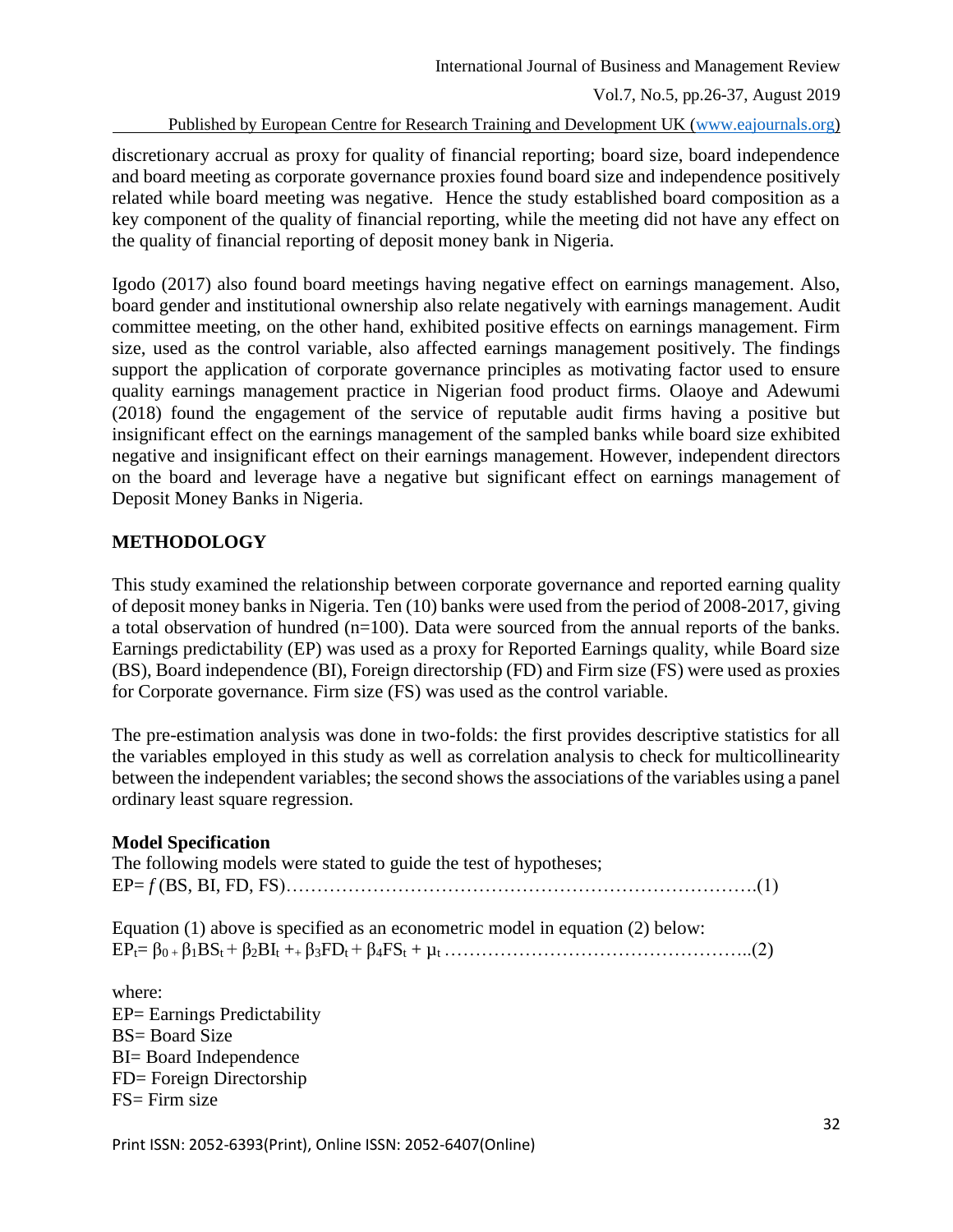Published by European Centre for Research Training and Development UK [\(www.eajournals.org\)](http://www.eajournals.org/)

µ= Error term

 $β_0$  is the constant, and  $β_1...$   $β_4$  coefficients of independent variables of the above model (2) capturing the impact of changes in each independent variable on the dependent variable. Subscript, t, refers to the time period of observations,  $t = 2008-2017$ .

| <b>Data Analysis</b>               |             |           |          |           |           |  |  |
|------------------------------------|-------------|-----------|----------|-----------|-----------|--|--|
| <b>Descriptive Statistics</b>      |             |           |          |           |           |  |  |
|                                    | EP          | <b>BS</b> | ВI       | <b>FD</b> | <b>FS</b> |  |  |
| Mean                               | 7.597774    | 13.59000  | 0.155900 | 0.081100  | 12.04812  |  |  |
| Median                             | 3.745846    | 14.00000  | 0.140000 | 0.000000  | 12.10805  |  |  |
| Maximum                            | 112.4282    | 20.00000  | 0.290000 | 0.540000  | 12.74780  |  |  |
| Minimum                            | $-22.86442$ | 6.000000  | 0.060000 | 0.000000  | 11.07960  |  |  |
| Std. Dev.                          | 17.39659    | 2.800054  | 0.049361 | 0.132367  | 0.397822  |  |  |
| Jarque-Bera                        | 1229.257    | 1.700547  | 4.488650 | 58.07263  | 4.296701  |  |  |
| Probability                        | 0.000000    | 0.427298  | 0.105999 | 0.000000  | 0.116676  |  |  |
| Sum                                | 759.7774    | 1359.000  | 15.59000 | 8.110000  | 1204.812  |  |  |
| Sum Sq. Dev. 29961.49              |             | 776.1900  | 0.241219 | 1.734579  | 15.66795  |  |  |
| <b>Observations</b>                | 100         | 100       | 100      | 100       | 100       |  |  |
| Source: Authors Computation (2019) |             |           |          |           |           |  |  |

### **Interpretation**

The table above shows the descriptive statistics of the variables under study. The mean shows the average value of the data set, the maximum and minimum show the highest and lowest values in the data set respectively. The Jacque-Bera shows the normality of the variables and most of the variables were significant at 5% level depicting normality in the data set for this study.

#### **Descriptive Statistics**

|           | EP          | BS          | BL.         | FD.         | FS          |
|-----------|-------------|-------------|-------------|-------------|-------------|
| EP        | 1.000000    | 0.051490    | $-0.024660$ | 0.181676    | 0.083101    |
| <b>BS</b> | 0.051490    | 1.000000    | $-0.249071$ | $-0.001496$ | 0.012280    |
| BI        | $-0.024660$ | $-0.249071$ | 1.000000    | 0.087735    | 0.364920    |
| <b>FD</b> | 0.181676    | $-0.001496$ | 0.087735    | 1.000000    | $-0.231513$ |
| FS        | 0.083101    | 0.012280    | 0.364920    | $-0.231513$ | 1.000000    |

### **Interpretation**

The table above shows the relationship between the variables considered for this study. It is also used to check for multicollinearity between the variables. Based on the benchmark of 80% as recommended by Okere, Isiaka and Ogunlowore (2018), it can be seen that there exists no multicollinearity between the variables under study. The highest correlation in the table is between firm size and board independence with a correlation of 36%.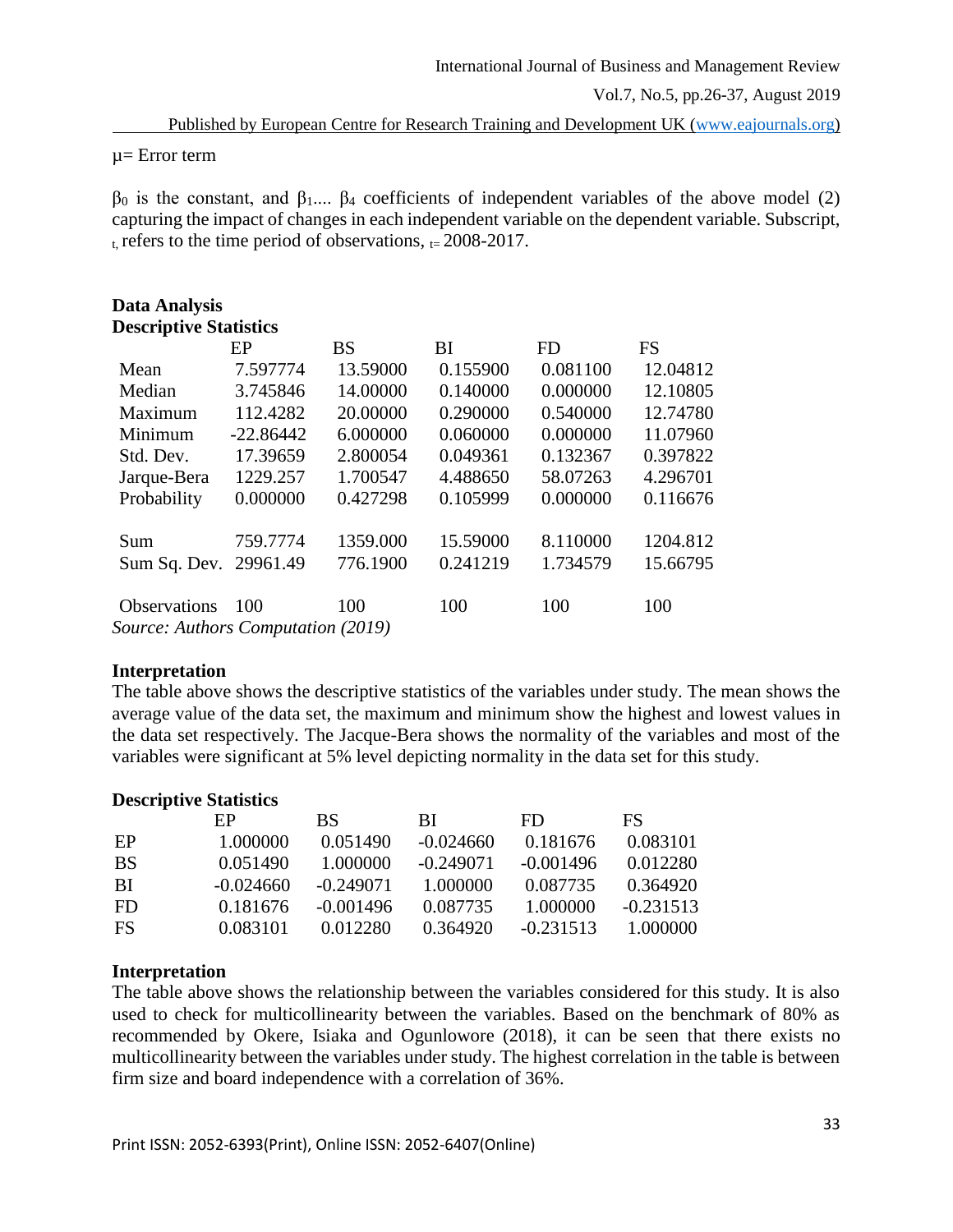Published by European Centre for Research Training and Development UK [\(www.eajournals.org\)](http://www.eajournals.org/)

| Dependent Variable: EP                                                                           |                                                                         |                                                                                     |                                                                |                                                |  |  |
|--------------------------------------------------------------------------------------------------|-------------------------------------------------------------------------|-------------------------------------------------------------------------------------|----------------------------------------------------------------|------------------------------------------------|--|--|
| Variable                                                                                         | Coefficient Std. Error<br>t-Statistic                                   |                                                                                     |                                                                | Prob.                                          |  |  |
| <b>BS</b><br>BI<br><b>FD</b><br>FS<br>$\subset$                                                  | 0.003528<br>$-1.297958$<br>71.20100<br>$-2.596993$<br>33.26667 33.04460 | 0.382794<br>13.06420<br>34.19309<br>2.976530                                        | 0.009218<br>$-0.099352$<br>2.082321<br>$-0.872490$<br>1.006720 | 0.9927<br>0.9211<br>0.0403<br>0.3854<br>0.3169 |  |  |
| <b>Weighted Statistics</b>                                                                       |                                                                         |                                                                                     |                                                                |                                                |  |  |
| R-squared<br><b>Adjusted R-squared</b><br>S.E. of regression<br>F-statistic<br>Prob(F-statistic) | 0.347525<br>0.248895<br>15.40947<br>3.523529<br>0.000203                | Mean dependent var<br>S.D. dependent var<br>Sum squared resid<br>Durbin-Watson stat |                                                                | 12.71483<br>18.82482<br>20420.85<br>2.308100   |  |  |

**Regression analysis**

The table above captures the relationship between corporate governance and reported earning quality in Deposit Money Banks in Nigeria. The regression shows R-squared of 35% and adjusted R-squared of 25% depicting that 25% of changes in the dependent variable (EP) can be explained by the independent variable. The F-statistics is positive (3.523529) which shows the fitness of the model and is validated by the probability of the f-statistic which is significant at 1%, 5% and 10% levels of significance. The Durbin Watson statistics value of 2.31 shows there is evidence that the parameter estimates are free from autocorrelation. From the analysis, it is revealed that there is a significant relationship between corporate governance (BS, BI, FD, FS) and earnings quality in deposit money banks in Nigeria.

Also, examining the individual coefficients of the independent variables, it can be seen that there exists a positive (0.003528) but insignificant (0.9927) relationship between board size and earnings quality (EP) in deposit money banks in Nigeria. These findings are in line with the works of Adams & Mehran (2002).There exists a negative (-1.297958) and insignificant relationship between board independence and earnings quality (EP) in deposit money banks in Nigeria. These findings are in tandem with the works of Priya & Nimalathasan (2013).

Furthermore, there exists a positive (71.20100) and significant relationship between foreign directors on board and earnings quality (EP) in deposit money banks in Nigeria. These findings are in tandem with the works of Munch-Madsen & Funch (2013). Also, the control variable Firm Size (FS) shows a negative (-2.596993) and insignificant relationship with earnings quality (EP) in deposit money banks in Nigeria. These findings contradicts the works of Ibrahim (2017). The combined effects (F-stat) of all the independent variables on dependent variable at 3.523529 with p-val. 0.000203 revealed that corporate governance (board size, board independence, foreign directors on board, firm size) had a significant effect on earnings quality in deposit money banks in Nigeria.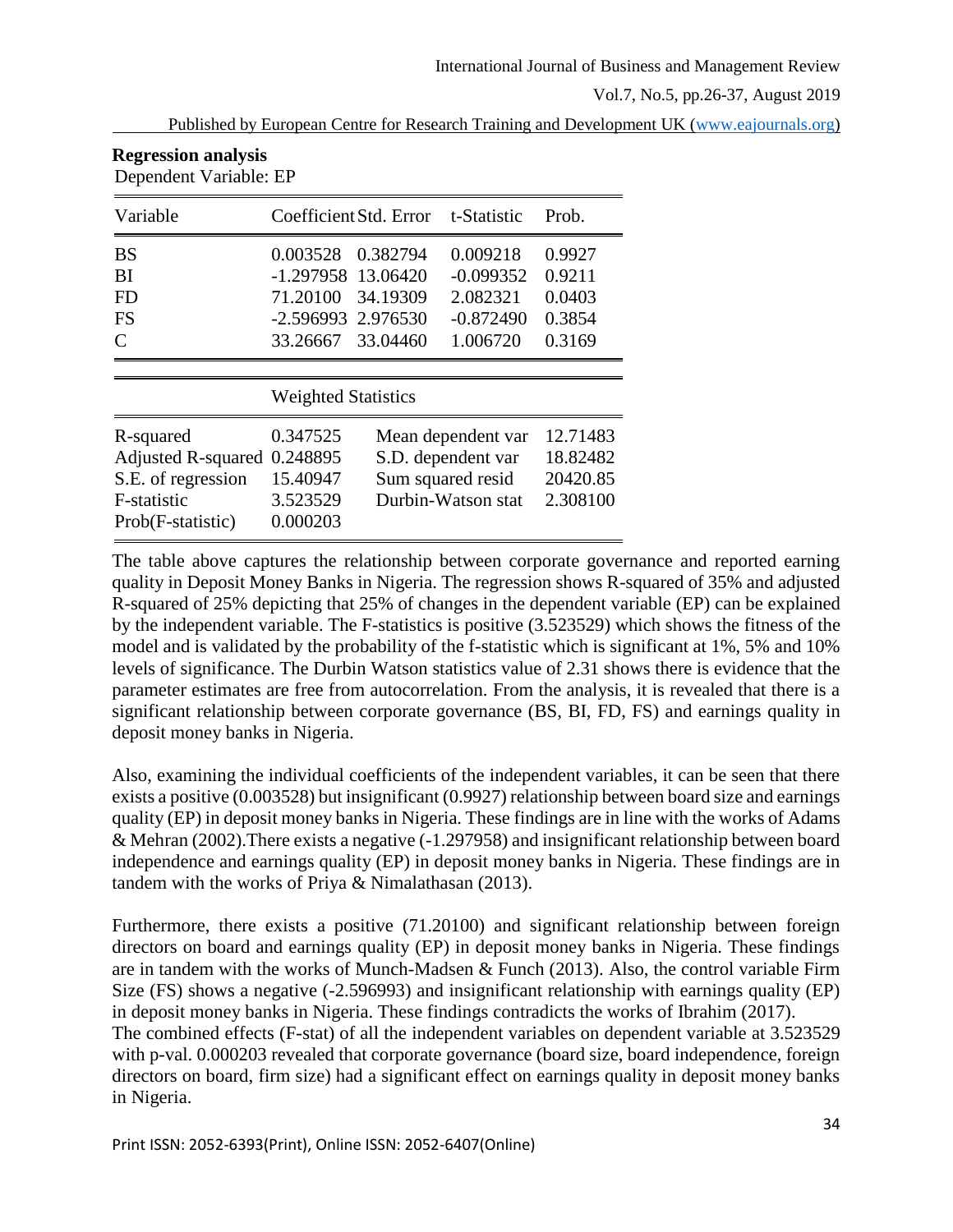#### **CONCLUSION & RECOMMENDATION**

This study examined the effect of corporate governance on reported earnings quality in deposit money banks in Nigeria, using an observation of 100, from 2008-2017. The study concluded that there is a positive and insignificant relationship between board size and earnings predictability, a negative and insignificant relationship between board independence and earnings predictability, a positive and significant relationship between foreign directors on board and earnings predictability, and also a negative and insignificant relationship between firm size and earnings predictability.

Based on the conclusion, the study recommended that deposit money banks should increase their board size and also employ foreign directors on their board so as to enhance their reported earnings quality.

#### **References**

Abu, S., Okpeh, Arumona. J. & Uchenna J. (2016). Board Characteristics and Financial Performance of Deposit Money Banks in Nigeria. *International Journal of Business and Social Science Vol. 7, No. 9; September 2016.*

Adams, R. B. & Mehran, H. (2012): Bank Board Structure and Performance: Evidence for Large Bank Holding Companies. *Journal of Financial Intermediation*, 21, 243-267

- Adebiyi, W. (2017). Board Composition and Financial Reporting Quality of Deposit Money
- Banks in Nigeria. *International Journal of Innovative Finance and Economics Research 5(4):97- 104, Oct.-Dec., 2017*.
- Adetula, D. T. & Owolabi, F. (2014). International financial reporting standards and foreigndirect investment in Nigeria. *International Journal of Commerce, Business and Management (IJCBM), 3*(3), 446-449.
- Aliyu, S. K. & Ishaq, A. S. (2015). Board characteristics, independent audit committee and
- financial reporting quality of oil marketing firms: evidence from Nigeria. Journal of Finance, According and Management, 6(2), 34-54.
- Asuagwu, G. (2013). Implication of CG on the performance of deposit money banks in Nigeria. *Arabian Journal of Business & Management Review,* 2(10): 22-45.
- Branco, M. S., & Rodrigues, L. L. (2007). Positioning Stakeholders Theory within the Debate on
- Corporate Social Responsibility. *Electronic Journal of Business Ethics and Organization studies.*  12(1).
- Bushman, R., Piotroski J., & Smith A. (2011). Capital allocation and timely accounting recognition of economic losses*. Journal business finance and accounting,* 38, 1- 33.
- Does enhanced disclosure really reduce agency costs? Evidence from the diversion of corporate resources. *The Accounting Review 87*(1), 199-229.
- Ejeagbasi, G., Nweze, A., Ezeh, E., & Nze, D. (2015) Corporate Governance and Audit Quality in Nigeria: Evidence From The Banking Industry. *European Journal of Accounting, Auditing and Finance Research Vol.5, No.1, pp. 18-39, January 2015*.
- Fields, T. D., Lys, T. Z., & Vincent, L. (2001). Empirical research on accounting choice. *Journalof Accounting and Economics 3*(1), 255-307.
- Francis, J., Laford, R., Olsson, P. M & Schipper, K. (2004). Cost of Equity and Earnings attitude. The Accounting Review 79(4): 967 – 1010.
- Gregory, D. L. (2014). Assessing the measure of quality of earnings: Evidence from India.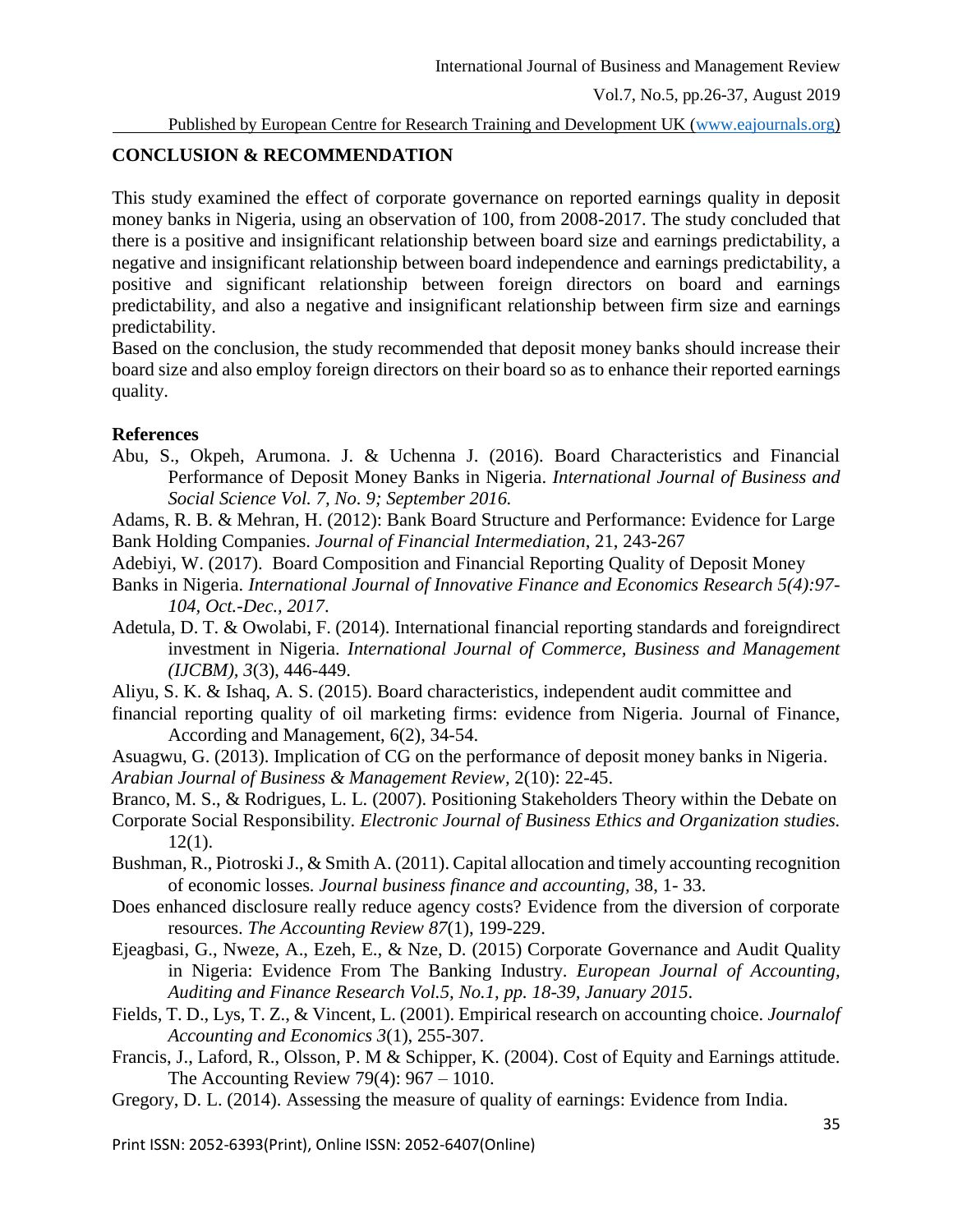Published by European Centre for Research Training and Development UK [\(www.eajournals.org\)](http://www.eajournals.org/)

*European Journal of Accounting Auditing and Finance Research 2*(6), 17-28. Hsiangtsai, C., Li-Jen, H., & Cang-Fu, S. (2015). Financial reports quality and corporate social

responsibility. *Asian Economic and Financial Review 5(3),* 453-467.Huang, P. (2011). Ibrahim, I. (2017). Impact of firm attributes on earnings quality of listed deposit money banks in Nigeria

- Igodo, O. (2017). Corporate governance mechanisms and earnings management in Nigerian food product companies. *Journal of Administrative and Business Studies* 2017, **3**(1): 1-9
- Jensen, M. C., & Meckling, W. H. (1976). Theory of the firm: Managerial Behaviour, agency costs and capital structure. *Journal of Financial Economics, 3*(1), 305-360.
- Majiyebo, O., Okpanachi, J., Nyor, T., Yahaya, O. & Mohammed A. (2018). Audit Committee Independence, Size and Financial Reporting Quality of Listed Deposit Money Banks In
- Nigeria. *Journal of Business and Management (IOSR-JBM) e-ISSN: 2278-487X, p-ISSN: 2319- 7668. Volume 20, Issue 2. Ver. IV (February. 2018), PP 40-47 [www.iosrjournals.org](http://www.iosrjournals.org/)*
- Manukaji, I. (2018). Corporate Governance and Income Smoothing in the Nigerian Deposit
- Money Banks. *International Journal of Business & Law Research 6(1):27-38*
- Mary, K. (2017). Trend analysis of earnings quality among listed companies in Nigeria. *Journal of emerging Trends in Economics and Management Sciences 8*(1), 62-74
- McVay, S., (2006). Earnings management using classification shifting: An examination of core earnings and special items. *The Accounting Review* 81, 501-531.
- Ogbechie, C. & Koufopoulos, D. N. (2010). Corporate Governance and Board Practices in
- Nigerian Banking Industry. Available through www.cogbechie @ibs. edu.ng or [Dimitrios.koufopoulos@brunel.ac.uk](mailto:Dimitrios.koufopoulos@brunel.ac.uk) /downloaded on the 15 September, 2015.
- Oghojafor, B., George, O., & Owoyemi, O. (2012). Corporate governance and national culture are siamese twins: The case of Cadbury (Nigeria) PLC. *International Journal of Innovation of Business and Social Science, 3*(15)*,* 269-278.
- Okoi, I., Ocheni, S., Sani, J. (2014). The Effects of Corporate Governance on the Performance of
- Commercial Banks in Nigeria. *International Journal of Public Administration and Management Research (IJPAMR), Vol. 2, No 2, March, 2014* Website: http://www.rcmss.com. ISSN: 2350-2231 (Online) ISSN: 2346-7215.
- Okoye, L., Evbuomwan, G., Achugamonu, U., & Araghan, I. (2016). Impact of Corporate
- Governance on the Profitability of the Nigerian Banking Sector. ESUT Journal of Accountancy, Department of Accountancy Vol. 7, No 1, Jan.-June, 2016.
- Olaoye, F. & Adewumi, A., (2018). Corporate Governance and Earning Management of Deposit
- Money Banks in Nigeria. *International Journal of Scientific & Engineering Research Volume 9, Issue 7, July-2018 184 ISSN 2229-5518*
- Onuoha, L. N. (2014). *Systematic financial resources allocation processes: A model for resources mobilization and allocation for Nigeria universities* unpublished Doctoral Thesis. Aston University.
- Payam, M. (2013). The impact of intellectual capital on earning quality: evidence from
- Malaysian firms, *Australian Journal of basic and applied sciences*, 7(2): 535-540.
- Priya, K & Nimalathasan, B (2013). Board of Directors' Characteristics and Financial
- Performance: A Case Study of selected Hotels and Restaurants in Sri Lanka. *Merit Research Journal of Accounting, Auditing, Economic and Finance,* 1(2),. 18-25.